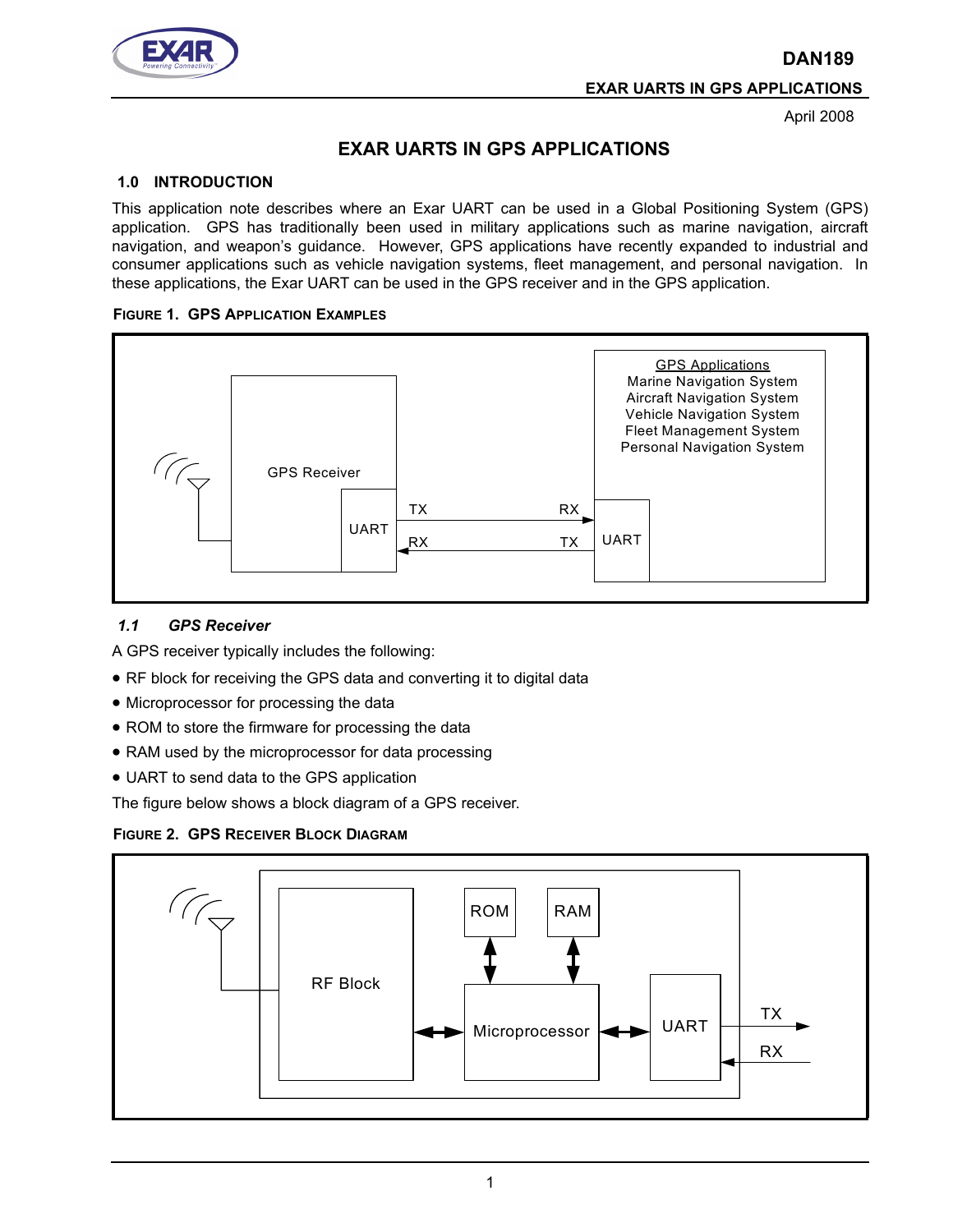## **DAN189**



## **EXAR UARTS IN GPS APPLICATIONS**

The figure below shows a block diagram of an automobile GPS navigation system:





The UART that has been used in the GPS receiver or in the GPS application has typically been an industry standard 16550 UART or a UART that is available on the microprocessor. In place of the standard UART, an enhanced Exar UART can be used to replace the UART on both the GPS receiver and GPS application to increase performance and data throughput. If the micrprocessor has a local 8-bit (Intel or Motorola) bus interface, then any of the XR16Vxxxx or XR16Mxxxx high performance UARTs can be used.

#### **FIGURE 4. 8-BIT BUS INTERFACE**

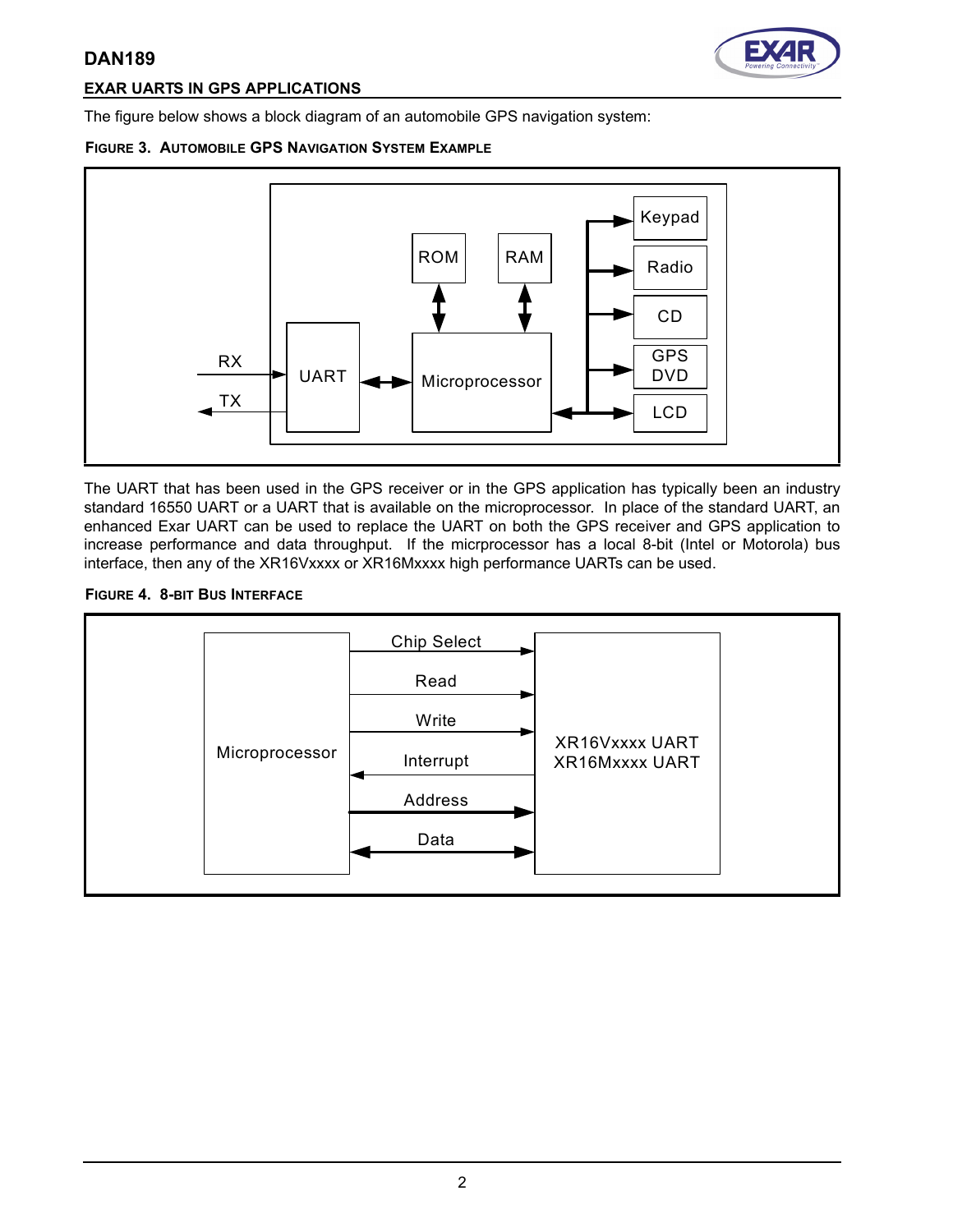

#### **EXAR UARTS IN GPS APPLICATIONS**

If the microprocessor has either an SPI or I2C bus interface, then any of the XR20Mxxxx or XR20Vxxxx I2C/ SPI UARTs can be used.

## **FIGURE 5. I2C/SPI INTERFACE**



In the case that a microprocessor has a PCI bridge, then any of the XR17xxx PCI UARTs can be used.

#### **FIGURE 6. PCI BUS INTERFACE**



The advantages of using an enhanced Exar UART are discussed in the following sections.

## **1.1.1 Advantages of using Exar UARTs in a GPS Application**

#### *1.1.1.1 Higher data throughput*

The data throughput can be significantly increased as the maximum baud rate is 16 Mbps. The maximum baud rate for a UART on existing GPS receivers range from 4800 bps up to 115.2 Kbps. For example, assuming that each byte is 10 bits long (1 start bit, 8 data bits, no parity, 1 stop bit), it would take approximately 10 milliseconds to send 128 bytes of data at 115.2 Kbps. With Exar's UART operating at 16 Mbps, it would only take 80 microseconds to send the same data.

#### *1.1.1.2 Larger FIFOs*

To support the higher data rates, Exar UART's have larger FIFOs to reduce the servicing time between interrupts to allow the microprocessor more time to perform other tasks.

#### *1.1.1.3 Automatic Flow Control*

To prevent data overrun errors, Exar UARTs have automatic hardware (RTS/CTS) flow control and software (XON/XOFF) flow control features that can be enabled. Current GPS applications do not use any flow control features resulting in slower baud rates.